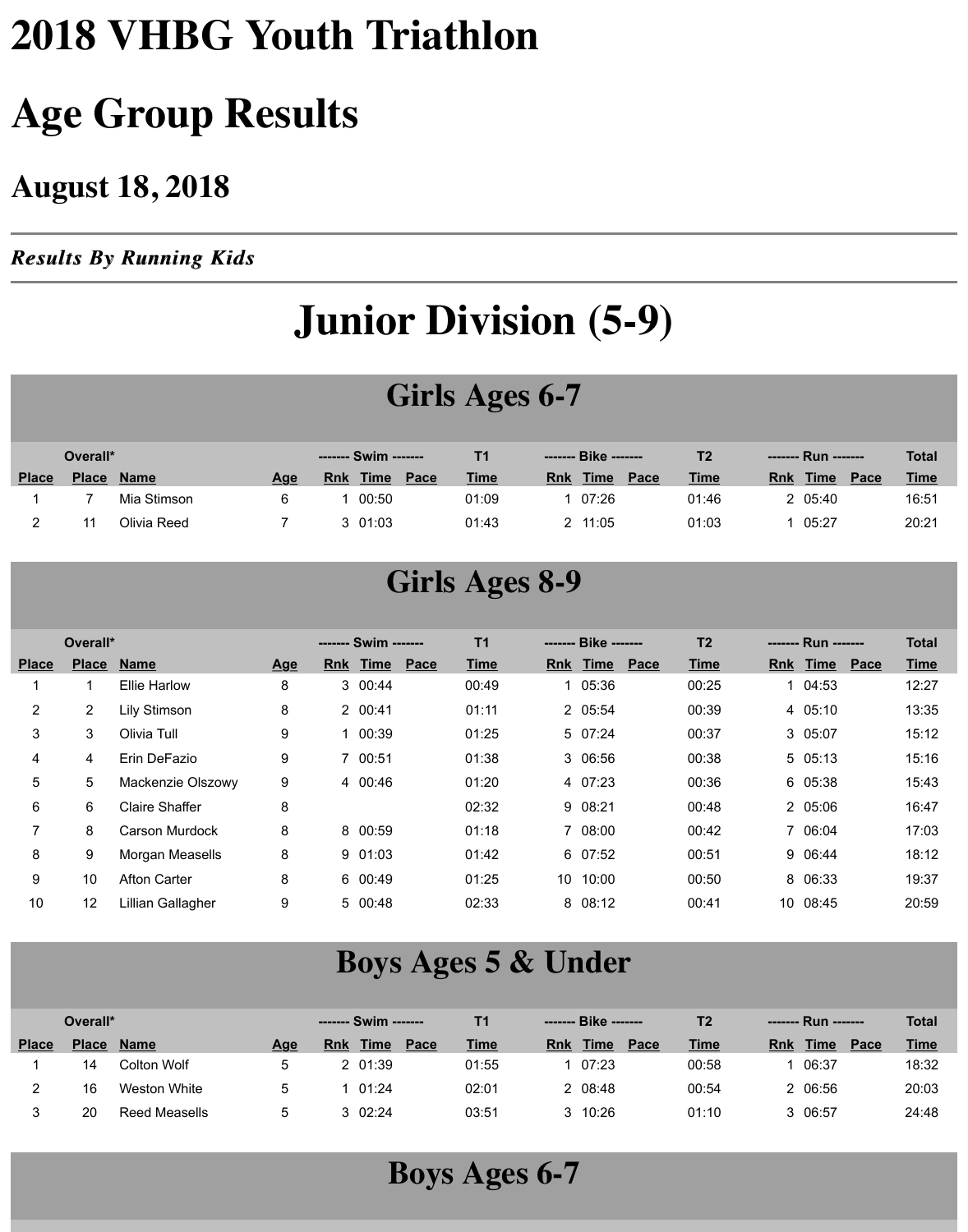|                | Overall*     |                         |            | ------- Swim ------- |      | T <sub>1</sub> | ------- Bike ------- |      | T <sub>2</sub> | ------- Run ------- |      | <b>Total</b> |
|----------------|--------------|-------------------------|------------|----------------------|------|----------------|----------------------|------|----------------|---------------------|------|--------------|
| <b>Place</b>   | <b>Place</b> | <b>Name</b>             | <u>Age</u> | Rnk Time             | Pace | <b>Time</b>    | Rnk Time             | Pace | <b>Time</b>    | <b>Rnk Time</b>     | Pace | <b>Time</b>  |
|                | 5            | <b>Avery Diette</b>     |            | 2 00:58              |      | 01:21          | 07:03                |      | 00:35          | 2 05:07             |      | 15:04        |
| $\overline{2}$ | 6            | Cole Wagner             |            | 00:53                |      | 01:41          | 207:16               |      | 00:51          | 1 04:53             |      | 15:34        |
| 3              | 8            | Tommy White             |            | 301:01               |      | 01:18          | 4 07:35              |      | 00:43          | 3 05:52             |      | 16:29        |
| 4              | 12           | Caden Callera           | 6          | 5 01:07              |      | 01:32          | 507:41               |      | 01:00          | 6 06:29             |      | 17:49        |
| 5              | 13           | Parker Murdock          | 6          | 701:16               |      | 01:22          | 6 08:24              |      | 00:52          | 5 06:02             |      | 17:56        |
| 6              | 15           | Carter Nathan           |            | 601:12               |      | 02:38          | 08:25                |      | 01:13          | 4 06:02             |      | 19:30        |
|                | 17           | Max Ledesma             | 6          | 4 01:05              |      | 02:32          | 3 07:33              |      | 02:29          | 8 06:57             |      | 20:36        |
| 8              | 19           | <b>Maddox Blakiston</b> | 6          | 8 01:39              |      | 01:48          | 8 09:40              |      | 01:14          | 7 06:40             |      | 21:01        |

#### **Boys Ages 8-9**

|                | Overall*       |                      |                           |            | ------- Swim ------- |      | T <sub>1</sub> |            | ------- Bike ------- |      | T <sub>2</sub> |            | ------- Run ------- |      | <b>Total</b> |
|----------------|----------------|----------------------|---------------------------|------------|----------------------|------|----------------|------------|----------------------|------|----------------|------------|---------------------|------|--------------|
| <b>Place</b>   | <b>Place</b>   | <b>Name</b>          | $\overline{\mathbf{Age}}$ | <b>Rnk</b> | Time                 | Pace | <b>Time</b>    | <b>Rnk</b> | Time                 | Pace | <b>Time</b>    | <u>Rnk</u> | Time                | Pace | <b>Time</b>  |
|                |                | Graham Pardo         | 9                         |            | 2 00:40              |      | 01:18          |            | 3 06:26              |      | 00:26          |            | 205:12              |      | 14:02        |
| $\overline{2}$ | $\overline{2}$ | Hugh Martin          | 9                         |            | 7 00:50              |      | 01:28          | 1.         | 05:56                |      | 00:34          |            | 4 05:30             |      | 14:18        |
| 3              | 3              | Christian Henson     | 9                         |            | 8 01:00              |      | 01:17          |            | 2 05:58              |      | 00:34          |            | 7 05:58             |      | 14:47        |
| 4              | 4              | Cooper Redfern       | 9                         |            | 3 00:41              |      | 01:02          |            | 5 07:01              |      | 00:54          |            | 105:10              |      | 14:48        |
| 5              |                | Logan West           | 8                         |            | 5 00:45              |      | 02:05          |            | 4 06:48              |      | 00:59          |            | 6 05:51             |      | 16:28        |
| 6              | 9              | Callan Vellozzi      | 9                         |            | 00:34                |      | 00:58          |            | 8 09:20              |      | 00:32          |            | 3 05:22             |      | 16:46        |
|                | 10             | Stone Kennedy        | 9                         |            | 4 00:42              |      | 01:46          |            | 6 07:34              |      | 01:49          |            | 5 05:34             |      | 17:25        |
| 8              | 11             | <b>Colt Novak</b>    | 9                         |            | 901:11               |      | 02:05          |            | 7 07:35              |      | 00:55          |            | 8 06:02             |      | 17:48        |
| 9              | 18             | <b>Kyle Clements</b> | 9                         |            | 6 00:48              |      | 01:51          |            | 9 09:40              |      | 01:08          |            | 9 07:22             |      | 20:49        |

# **Senior Division (10-15)**

#### **Girls Ages 10-11**

|                | Overall*              |                      |            |                 |             |      | T <sub>1</sub> |                 | ------- Bike ------- |      | T <sub>2</sub> |            | ------- Run ------- |      | <b>Total</b> |
|----------------|-----------------------|----------------------|------------|-----------------|-------------|------|----------------|-----------------|----------------------|------|----------------|------------|---------------------|------|--------------|
| <b>Place</b>   | <b>Place</b>          | <b>Name</b>          | <u>Age</u> | <b>Rnk</b>      | <b>Time</b> | Pace | <b>Time</b>    | <b>Rnk</b>      | Time                 | Pace | <b>Time</b>    | <b>Rnk</b> | Time                | Pace | <b>Time</b>  |
|                |                       | Andrea Rogerson      | 10         |                 | 201:06      |      | 00:50          |                 | 09:44                |      | 00:29          |            | 1 08:49             |      | 20:58        |
| $\overline{2}$ | $\mathbf{2}^{\prime}$ | <b>Hadley Harlow</b> | 10         |                 | 5 01:24     |      | 00:53          |                 | $3 \t10:16$          |      | 00:32          |            | 4 09:15             |      | 22:20        |
| 3              | 3                     | <b>Austin Harlow</b> | 10         |                 | 601:30      |      | 00:46          |                 | 4 10:38              |      | 00:26          |            | 3 09:07             |      | 22:27        |
| 4              | 5                     | Annika Rogerson      | 11         |                 | $1 \t01:02$ |      | 00:52          |                 | 2 09:59              |      | 00:29          |            | 7 10:48             |      | 23:10        |
| 5              | 9                     | Abby Dart            | 10         |                 | 4 01:24     |      | 01:33          |                 | 7 13:32              |      | 00:34          |            | 2 09:03             |      | 26:06        |
| 6              | 10                    | Margaux Ciaverelli   | 11         |                 | $3 \t01:22$ |      | 01:09          |                 | 8 13:54              |      | 00:34          |            | 5 10:00             |      | 26:59        |
| 7              | 11                    | Capri Fatigante      | 10         |                 | 7 01:33     |      | 01:19          | 6               | 13:05                |      | 00:40          | 6          | 10:48               |      | 27:25        |
| 8              | 13                    | Anna Estes           | 10         |                 | 9 01:55     |      | 01:38          |                 | 5 12:54              |      | 00:32          |            | 9 12:06             |      | 29:05        |
| 9              | 15                    | Lucy Schwab          | 10         |                 | 8 01:35     |      | 01:37          |                 | 9 15:26              |      | 01:02          | 10         | 12:07               |      | 31:47        |
| 10             | 17                    | Macy Neal            | 10         | 10 <sup>°</sup> | 02:06       |      | 02:06          | 10 <sup>1</sup> | 16:11                |      | 01:17          | 8          | 11:44               |      | 33:24        |
| 11             | 18                    | Ariana Hochfelder    | 10         | 11              | 02:23       |      | 01:52          | 11              | 16:46                |      | 00:49          | 11         | 13:58               |      | 35:48        |

#### **Girls Ages 12-15**

|              | Overall*             |            | -------- Swim -------      |             | -------- Bike ------- | エク          | ------- Run -------                | <b>Total</b> |
|--------------|----------------------|------------|----------------------------|-------------|-----------------------|-------------|------------------------------------|--------------|
| <b>Place</b> | Place<br><b>Name</b> | <u>Age</u> | <b>Time</b><br>Pace<br>Rnk | <b>Time</b> | Time<br>Pace<br>Rnk   | <b>Time</b> | <b>Time</b><br><b>Rnk</b><br>Pace. | <b>Time</b>  |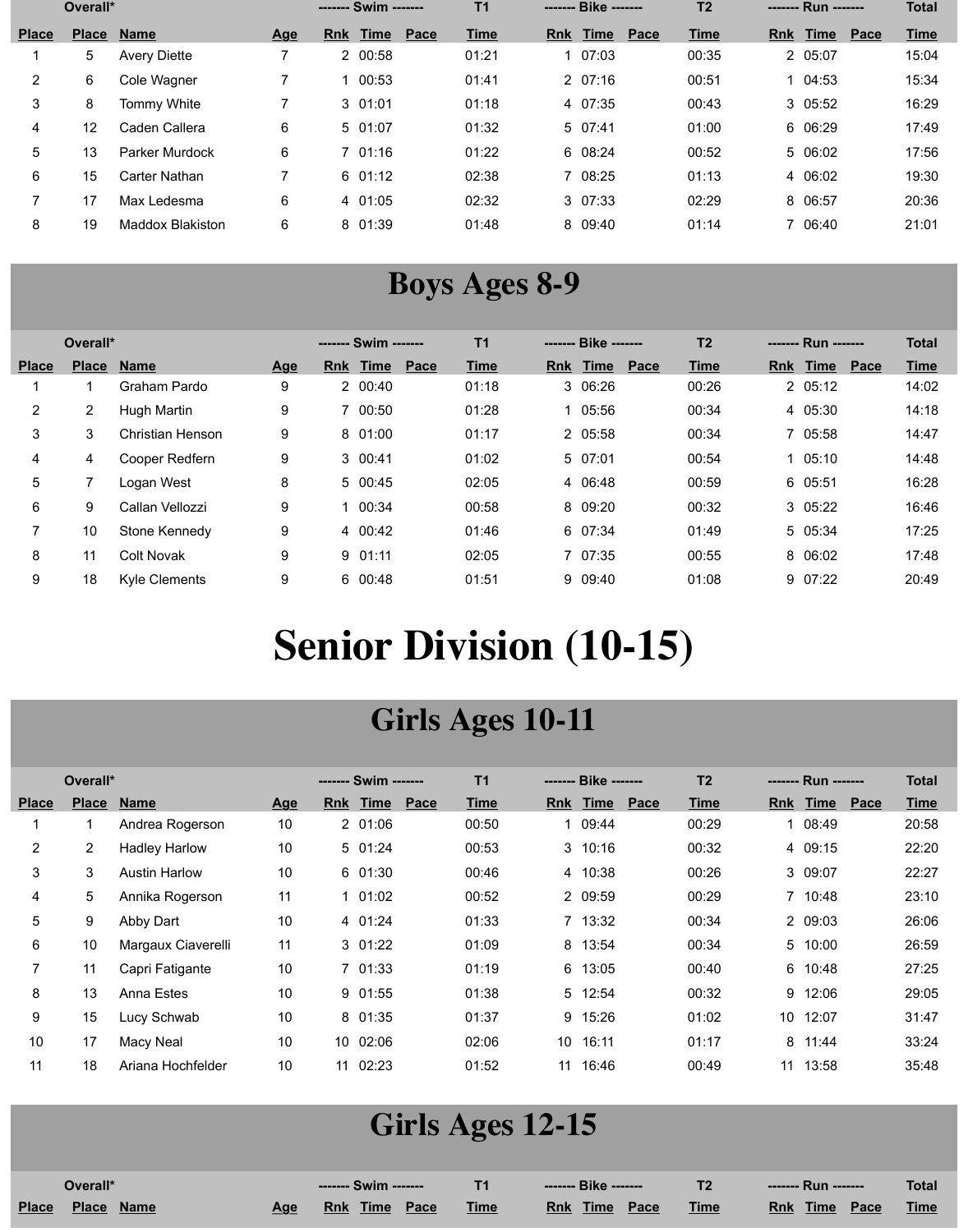|   | 4  | Annaliese Rogerson   | 14 | 1 00:56 | 00:46 | 09:25           | 00:44 | 5 10:44 | 22:35 |
|---|----|----------------------|----|---------|-------|-----------------|-------|---------|-------|
|   |    | Izzy List            | 13 | 4 01:19 | 01:05 | 2 11:09         | 00:31 | 4 10:35 | 24:39 |
|   |    | Kate Harrison        | 14 | 2 01:03 | 01:10 | 5 12:56         | 00:35 | 09:04   | 24:48 |
| 4 | 8  | Megan Lamberson      | 12 | 5 01:29 | 01:19 | $3 \quad 11:58$ | 00:42 | 3 10:31 | 25:59 |
| 5 | 12 | Kate Turnbull        | 14 | 301:05  | 01:18 | 7 14:17         | 00:33 | 2 10:26 | 27:39 |
| 6 | 14 | Brianna Lazear       | 13 | 601:35  | 01:54 | 4 12:18         | 00:43 | 6 13:18 | 29:48 |
|   | 16 | Alexandra Mazulewicz | 12 | 7 01:38 | 01:44 | 6 13:45         | 00:44 | 7 14:55 | 32:46 |

#### **Boys Ages 10-11**

|              | Overall*     |                           |            | ------- Swim ------- |      | T <sub>1</sub> |    | ------- Bike ------- |      | T <sub>2</sub> |     | ------- Run ------- |      | <b>Total</b> |
|--------------|--------------|---------------------------|------------|----------------------|------|----------------|----|----------------------|------|----------------|-----|---------------------|------|--------------|
| <b>Place</b> | <b>Place</b> | <b>Name</b>               | <u>Age</u> | Rnk Time             | Pace | <b>Time</b>    |    | Rnk Time             | Pace | <b>Time</b>    | Rnk | Time                | Pace | <b>Time</b>  |
|              | 5            | Jack Neese                | 10         | 00:59                |      | 00:56          | 1. | 10:32                |      | 00:31          |     | 5 09:32             |      | 22:30        |
| 2            | 6            | Miles Hinson              | 11         | 4 01:18              |      | 01:15          |    | 2 10:36              |      | 00:02          |     | 4 09:21             |      | 22:32        |
| 3            | 8            | Owen Murdock              | 10         | $5\,01:18$           |      | 00:57          |    | $3 \quad 11:54$      |      | 00:27          |     | 3 08:46             |      | 23:22        |
| 4            | 12           | Landon Burke              | 10         | 7.01:20              |      | 01:02          |    | 8 14:15              |      | 00:30          |     | 108:10              |      | 25:17        |
| 5            | 13           | <b>Cannen Harlow</b>      | 11         | 6 01:19              |      | 00:54          |    | 4 12:15              |      | 00:32          |     | 8 10:31             |      | 25:31        |
| 6            | 15           | Jonathan Nemec            | 11         | 8 01:33              |      | 01:52          |    | 7 13:31              |      | 00:39          |     | 2 08:32             |      | 26:07        |
| 7            | 16           | Paxton Crank              | 10         | 201:10               |      | 01:02          |    | 5 12:19              |      | 00:44          |     | $9 \t11:08$         |      | 26:23        |
| 8            | 17           | Leo Carter                | 11         | $3 \t01:16$          |      | 02:03          |    | 6 13:10              |      | 00:36          |     | 7 09:49             |      | 26:54        |
| 9            | 19           | Jonathan Gretz            | 10         | 901:34               |      | 01:48          | 9  | 14:56                |      | 00:48          |     | 6 09:47             |      | 28:53        |
| 10           | 21           | <b>Maxwell Mazulewitz</b> | 10         | 10 01:34             |      | 01:09          | 10 | 16:09                |      | 00:52          | 10  | 12:54               |      | 32:38        |

#### **Boys Ages 12-15**

|              | Overall*       |                        |            |            |             |      | <b>T1</b>   |            | ------- Bike ------- |      | T <sub>2</sub> | ------- Run -------       | <b>Total</b>        |
|--------------|----------------|------------------------|------------|------------|-------------|------|-------------|------------|----------------------|------|----------------|---------------------------|---------------------|
| <b>Place</b> | <b>Place</b>   | <u>Name</u>            | <u>Age</u> | <b>Rnk</b> | <u>Time</u> | Pace | <b>Time</b> | <b>Rnk</b> | Time                 | Pace | <u>Time</u>    | <b>Time</b><br><b>Rnk</b> | Pace<br><u>Time</u> |
|              |                | Isaac Lamprecht        | 12         |            | 8 01:23     |      | 01:00       | 1.         | 09:23                |      | 00:32          | 2 07:57                   | 20:15               |
| 2            | $\overline{2}$ | <b>Hudson Neese</b>    | 14         |            | 00:56       |      | 00:46       |            | 2 09:52              |      | 00:32          | 3 08:24                   | 20:30               |
| 3            | 3              | Will Schwab            | 13         |            | 201:11      |      | 01:16       |            | 4 10:11              |      | 00:35          | $1 \t07:33$               | 20:46               |
| 4            | 4              | Caleb Harlow           | 12         |            | 7 01:22     |      | 00:40       |            | 3 09:54              |      | 00:38          | 4 08:39                   | 21:13               |
| 5            |                | <b>Matthew Estes</b>   | 13         |            | 501:18      |      | 01:11       |            | 5 10:12              |      | 00:34          | 5 09:38                   | 22:53               |
| 6            | 9              | Max Laurence           | 12         |            | 601:21      |      | 01:00       |            | 6 10:42              |      | 00:54          | 6 09:39                   | 23:36               |
| 7            | 10             | <b>Tanner Painting</b> | 13         |            | 4 01:16     |      | 01:17       |            | 8 11:42              |      | 00:36          | 9 10:03                   | 24:54               |
| 8            | 11             | Matt Ciaverelli        | 13         |            | $3 \t01:14$ |      | 01:24       |            | 7 11:25              |      | 00:59          | 8 09:59                   | 25:01               |
| 9            | 14             | <b>Gavin Myers</b>     | 12         |            | 10 01:27    |      | 01:33       |            | 9 12:22              |      | 00:36          | 7 09:51                   | 25:49               |
| 10           | 18             | Zachary Bumgarner      | 13         |            | 901:24      |      | 01:04       | 11         | 13:36                |      | 00:51          | 10 10:55                  | 27:50               |
| 11           | 20             | Cullen Hamel           | 13         |            | 11 01:38    |      | 01:09       | 10.        | 13:05                |      | 00:47          | 12:35<br>11               | 29:14               |

# **VHBG Division**

#### **Girls All Ages**

|              | Overall* |                 |            |             |      |             |                    |      | エク          |                            | <b>Total</b> |
|--------------|----------|-----------------|------------|-------------|------|-------------|--------------------|------|-------------|----------------------------|--------------|
| <b>Place</b> | Place    | <b>Name</b>     | <u>Age</u> | Time<br>Rnk | Pace | <b>Time</b> | Time<br><b>Rnk</b> | Pace | <b>Time</b> | <b>Time</b><br>Pace<br>Rnk | <b>Time</b>  |
|              |          | Alexandra Grass | 12         | 02:02       |      | 01:11       | 15:10              |      | 01:19       | 17:43                      | 37:25        |